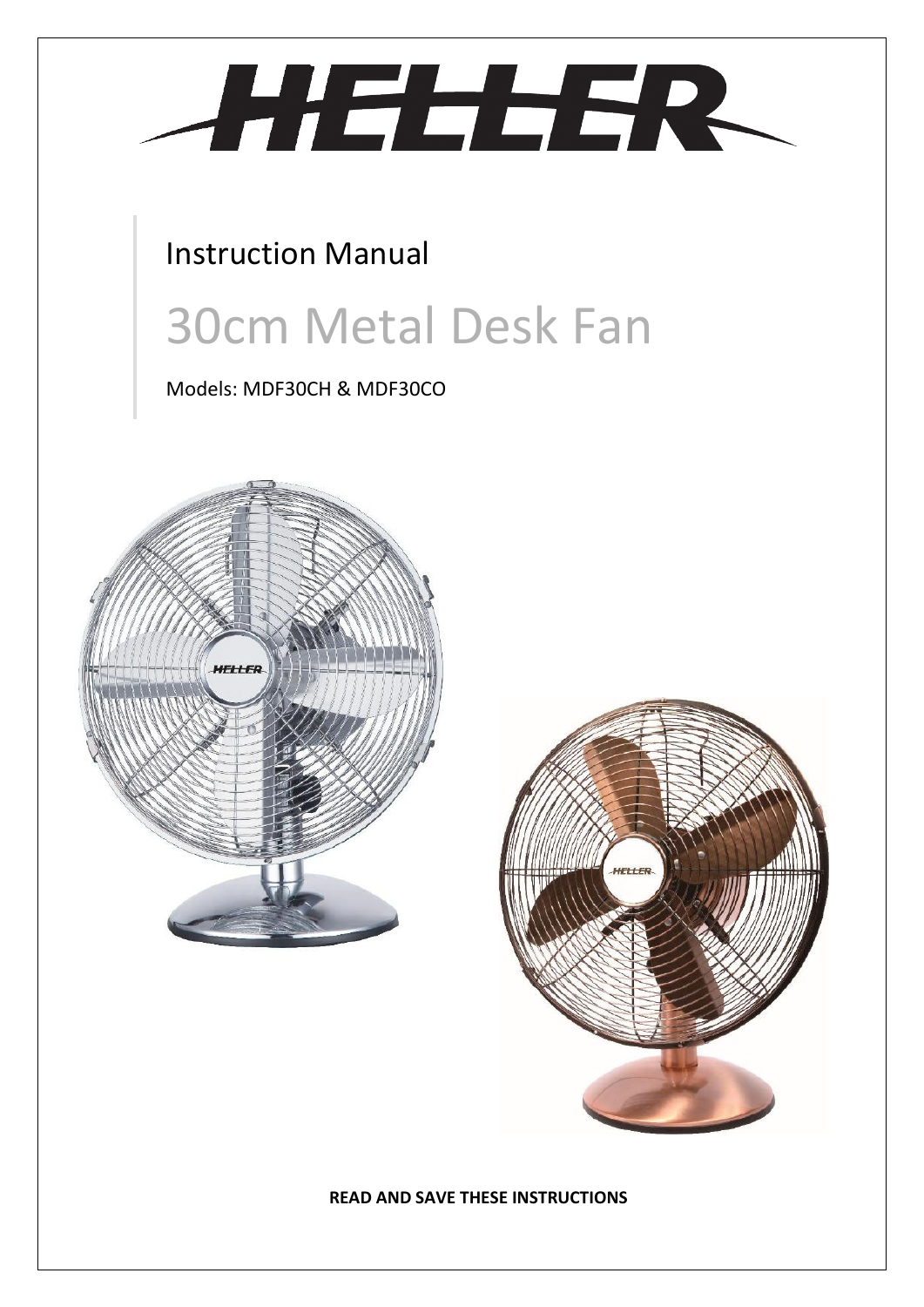Please read and follow the instructions in this user manual even if you feel you are familiar with the product, and find a place to keep it handy for future reference.

For your convenience record the complete model number (located on the product identification plate) and the date you received the product, together with your purchase receipt and attach to the warranty and service information. Retain in the event that warranty service is required.

NOTE: The rating of this product (as marked on the product identification plate) is based on specific loading tests. Normal use or the use of other recommended attachments may draw significantly less power.

# IMPORTANT SAFEGUARDS

#### When using any electrically powered product, basic safety precautions should always be followed, including the following:

PLEASE READ ALL INSTRUCTIONS CAREFULLY BEFORE USING THIS PRODUCT

#### WARNING!: - to reduce the risk of fire, electrical shock or injury to persons or property:

- Always operate the product from a power source of the same voltage, frequency and rating as indicated on the product identification plate.
- Remove the unit from its packaging and check to make sure it is in good condition before using.
- Do not let children play with parts of the packaging (such as plastic bags).
- Close supervision is necessary when the product is used by or near children or infirm persons. Do not allow children to operate the unit.
- Do not operate any product with a damaged cord or plug, or after the product malfunctions, or is dropped or appears damaged in any way. Return the complete product to the place of purchase for inspection, repair or replacement (if under warranty).
- Before unplugging the power cord, be sure to turn the power off. When touching the unit, be sure your hands are dry to prevent electrical shock.
- Never install the unit where it is exposed to direct sunlight, excessive moisture/rain, dust and lack of ventilation near any heat sources.
- Avoid making contact with moving parts. Never insert fingers, pencils or any other objects through the guards whenever the power plug is connected, especially while the unit is working.
- Always place the fan on a stable, level surface when operating to prevent the fan from overturning. Do not run the power cord under carpet. Do not cover the power cord with throw rugs or runners. Route the power cord away from walking paths so that nobody can trip over it. The cable should be kept away from heat, sharp edges and oil.
- To reduce the risk of electric shock, do not immerse or expose the product or flexible cord to rain, moisture or any liquid other than those necessary for correct operation of the product.
- This product should not be used in the immediate vicinity of water, such as bathtub, washbowls, bathroom swimming pool etc. Where the likelihood of immersion or splashing could occur.
- Switch off and unplug from outlet when not in use, before assembling or disassembling parts and before cleaning. Remove by grasping the plug - do not pull on the cord.
- Be sure that no other high current appliances are plugged into the same circuit as your fan, as an overload can occur.
- Avoid the use of an extension cord as the extension cord may overheat and cause a risk of fire.
- Do not use the appliance for other than its intended use.
- Do not use outdoors. FOR INDOOR USE ONLY.
- Do not leave the appliance unattended when switched on.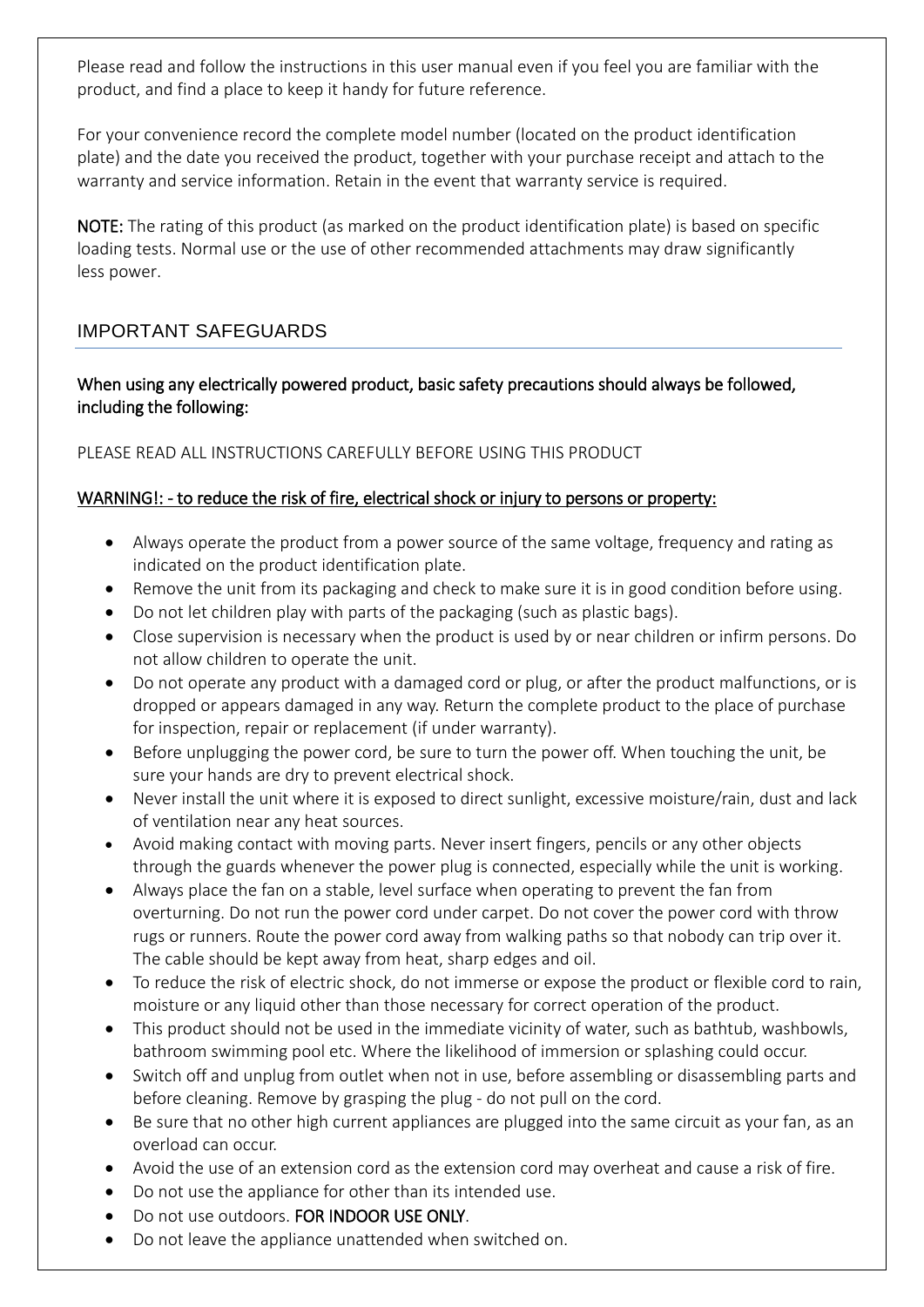- Do not cover the grill, or operate in close proximity to curtains etc.
- The use of attachments or accessories not recommended or sold by the product distributor may cause personal or property hazards or injuries.
- This product is intended for normal domestic/household use only.
- Never leave a working appliance unattended, even for a short period of time always switch it off. Please unplug the appliance from the power supply when not in use.
- Use this fan as described in this manual. Any other uses, not recommended by the manufacturer, may cause fire, electric shock, or injury to persons and may void the warranty.
- This appliance is not intended for use by persons (including children) with reduced physical, sensory or mental capabilities, or lack of experience and knowledge, unless they have been given supervision or instruction concerning the use of the appliance by a person responsible for their safety.
- The installation of a residual current device (safety switch) is recommended to provide additional safety protection when using electrical appliances. It is advisable that a safety switch with a rated residual operating current not exceeding 30mA be installed in the electrical circuit supplying the appliance. See your electrician for professional advice.
- Children should be supervised to ensure that they do not play with the appliance.
- Do not leave the fan running unattended.
- WARNING: If the supply power cord is damaged, the power cord must be replaced by the manufacturer, its service agent or similarly qualified persons in order to avoid a hazard.
- This product has not been designed for any uses other than those specified in this booklet.
- **CAUTION:** Never insert your fingers or any other objects (hair, clothes, utensils, knives, screw drivers etc.) into the openings of the guard or close to the blade when the appliance is connected to the power supply.
- **CAUTION:** DO NOT COVER the appliance in any way in order to avoid overheating and fire.
- CAUTION RISK OF ELECTRIC SHOCK: To reduce the risk of electric shock do not open this device, there are not serviceable parts for customers. Please refer any maintenance or repair to qualified personnel.

#### SAVE THESE INSTRUCTIONS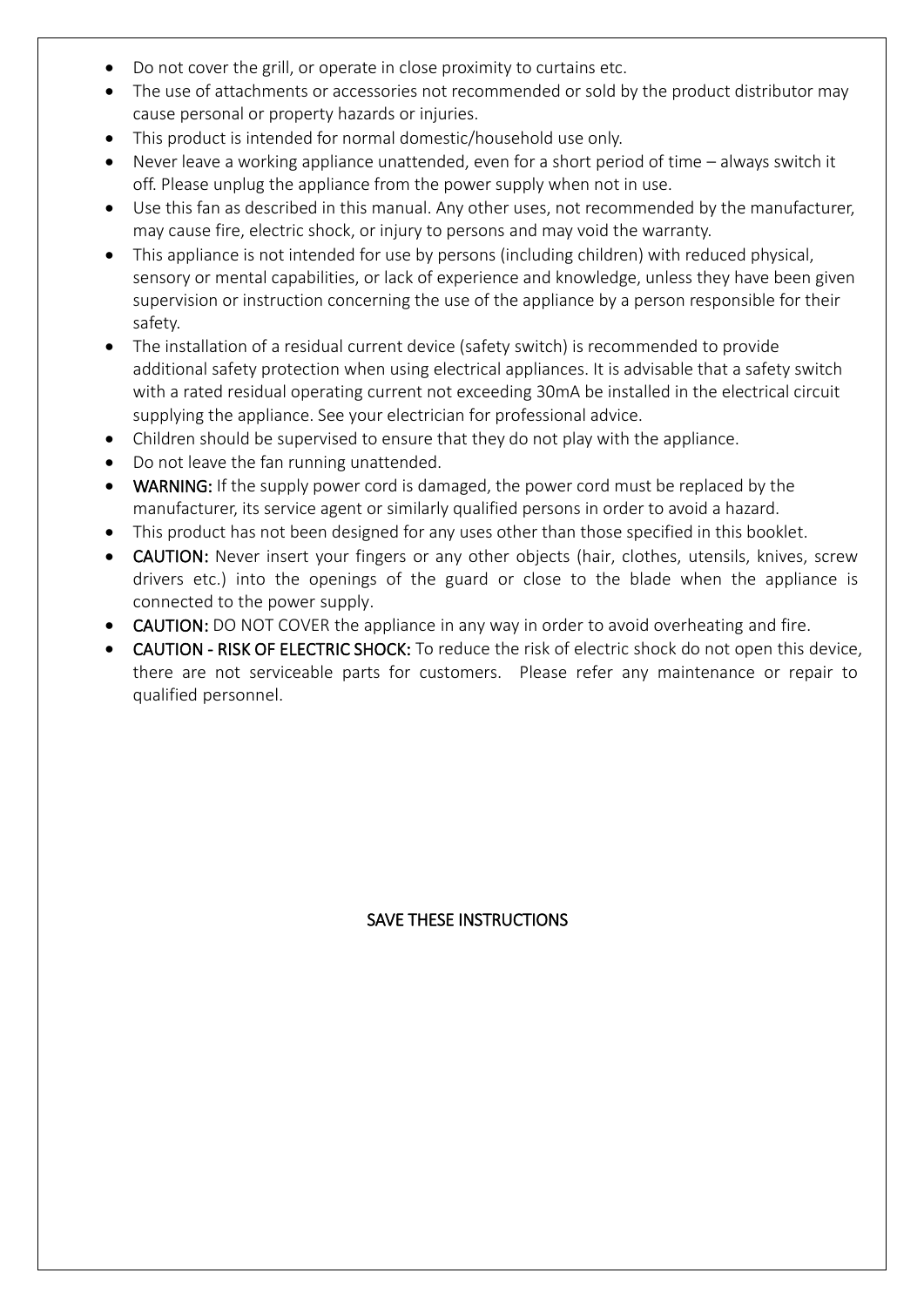# PARTS & FEATURES

- 1. Front Guard
- 2. Blade
- 3. Rear Guard Fixation Screws
- 4. Rear Guard
- 5. Motor Shaft
- 6. Motor
- 7. Oscillation Control
- 8. Control Switch
- 9. Knob
- 10. Tube
- 11. Base
- 12. Ring
- 13. Base Locking Screw

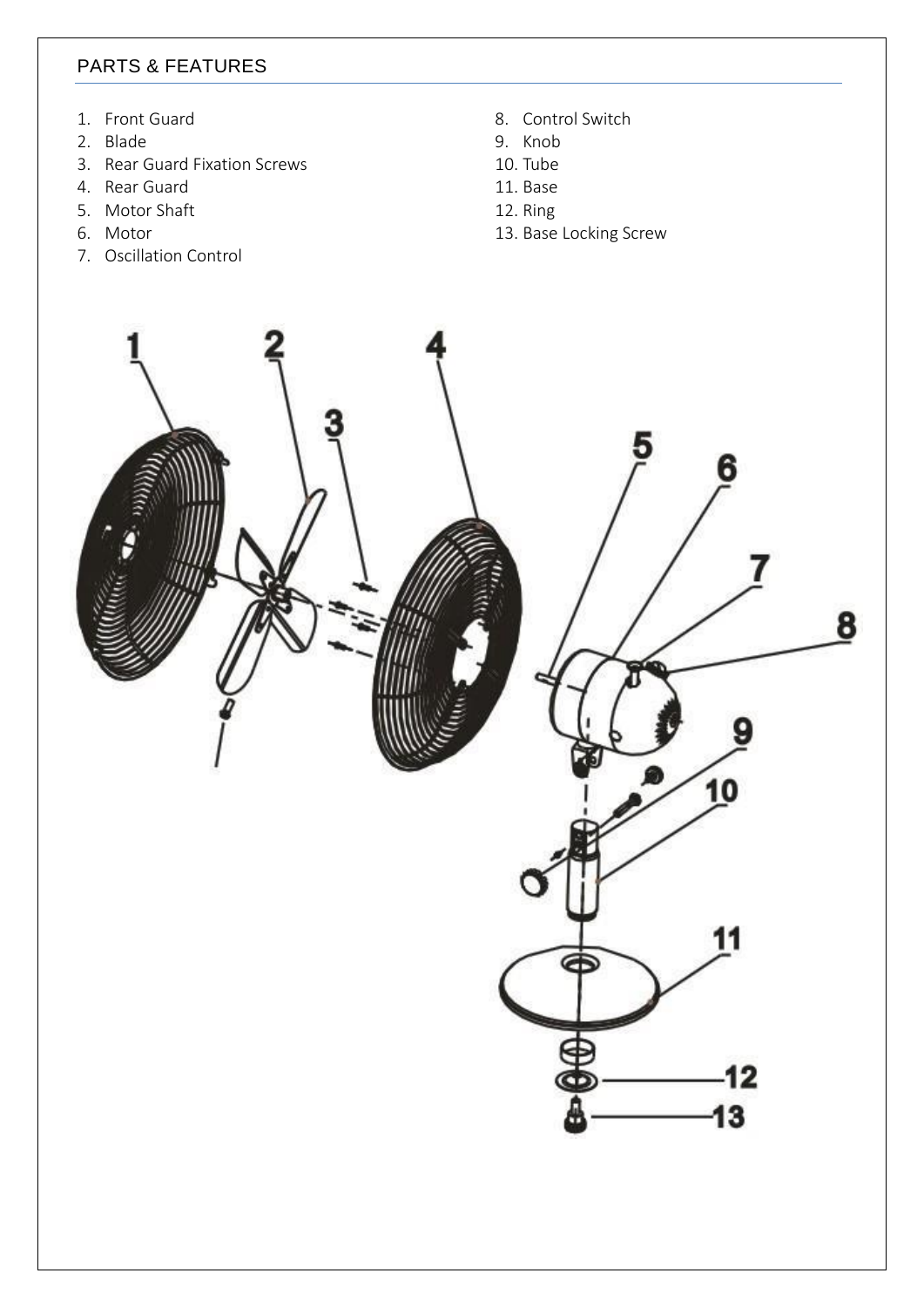## BEFORE FIRST USE

Before use, remove all packaging and inspect the appliance for any damage. If there appears to be any damage, please take the unit back to place of purchase for a replacement.

# ASSEMBLY INSTRUCTIONS

#### BODY ASSEMBLY:

- 1. Unscrew the Ring and Base Locking Screw from the Pipe.
- 2. Insert the Pipe through the hole in the centre of the Base and twist into position.
- 3. Secure the Pipe to the Base with the Fastener, Ring and Base Locking Screw, in that order (see picture on right hand side).
- 4. Unscrew the Locking Nut from the Fan Head.
- 5. Put the Fan Head into the Pipe, then use the Screw to tighten the Fan Head and the Pipe.

#### FAN GRILL ASSEMBLY:

- 1. Align the Rear Guard on the Motor Unit, then screw in the 4 x Rear Guard Fixation Screws to secure it in place.
- Switch Control Oscillation Knob Motor Screw Pipe Base Fastener Ring **Base Locking Screw**
- 2. Install the Blade onto the Motor Shaft by tightening the Blade Screw.
- 3. Centre the Front Grill by aligning the central logo so it is horizontal and parallel to the floor. Then, secure the Front and Rear Grills completely together by snapping 5 x Grill Clips into place. Lastly, tighten the Grill Locking Screw at the bottom of the Rear Grill.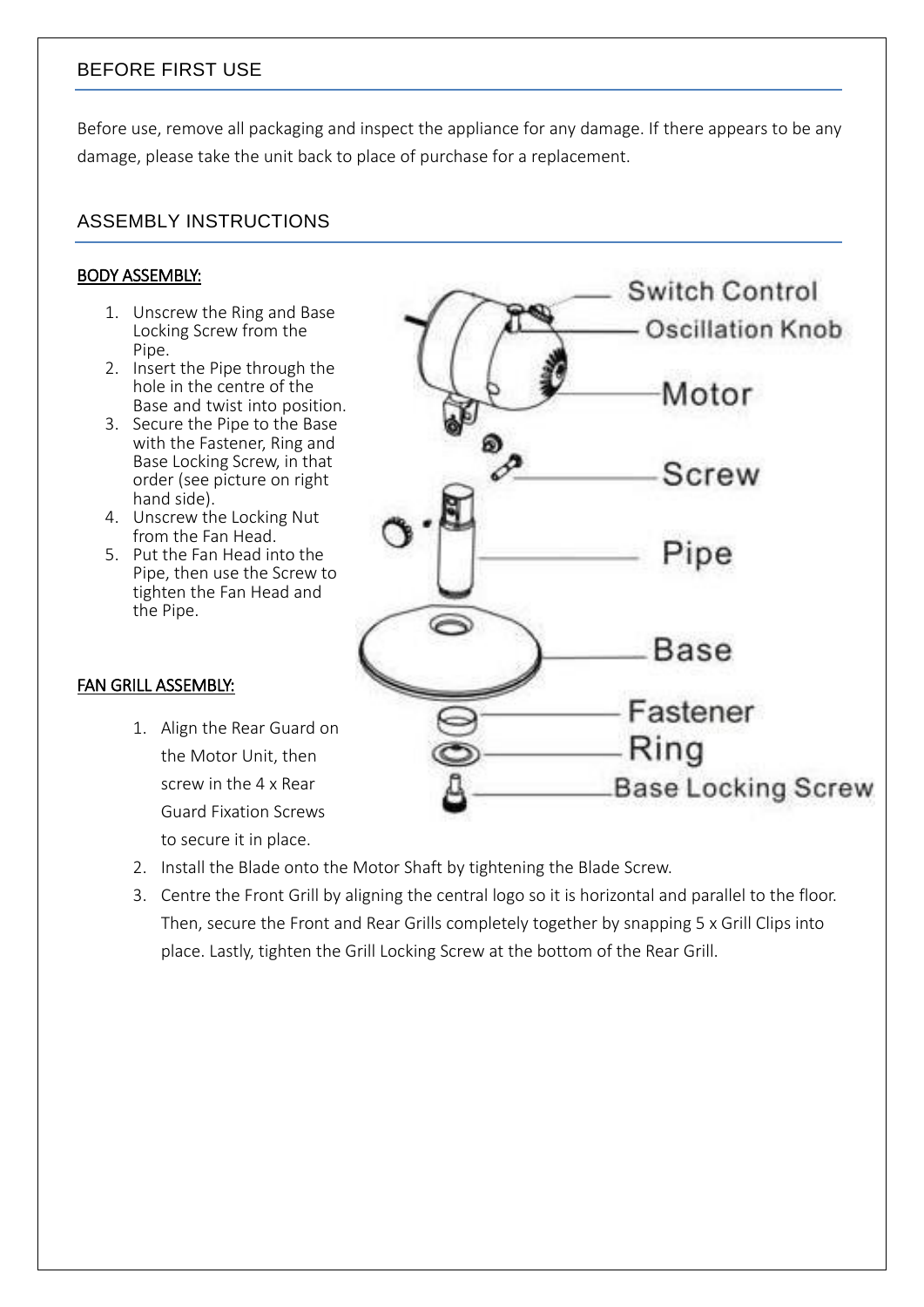# OPERATING INSTRUCTIONS

NOTE: Before inserting the plug into a power outlet, make sure that the correct voltage being used corresponds to what is indicated on the rating label, and that the socket has an earth facility.

## CAUTION:

- Select a suitable location for the fan. Always choose a safe location in accordance to the safely recommendations outlined.
- When placing a fan on a table or shelf, always ensure that the power cord does not hang where it can accidentally be pulled /pushed or accidentally fall.
- Never touch the blades with hands, fingers or any objects!

• Do not hang or mount the fan on a wall of ceiling.

- 1. Turn the switch control knob for the required fan speed. '0' for 'OFF', '1' for Low Speed, '2' for Intermediate Speed and '3' for High Speed.
- 2. To make the fan head oscillate, push the Oscillating Knob DOWN. To stop the oscillation, pull the Oscillating Knob UP.
- 3. Loosen the Tilt-Lock Knob slightly to adjust the tilt angle of the fan head, then re-tighten.

# *CAUTION: The fan should always be switched off when making any adjustments to the fan head angle.*

# CARE & CLEANING

NOTE: If the power cord set of this appliance becomes damaged, discontinue use. Repairs should be undertaken only by a qualified technician.

CAUTION: To avoid of electric shock, you must always switch off and unplug the fan before cleaning.

- Your appliance must be switched OFF via the main power supply and unplugged, and allow it to cool down before proceeding with any cleaning, assembling or disassembling.
- Clean the housing with a damp cloth, a vacuum cleaner or a dusting brush.
- We recommended lightly running a vacuum cleaner brush nozzle over the fan grille to remove any dust or dirt that may have accumulated.
- Never use flammable or abrasive cleaning agents such as benzene or spirits to clean the appliance.
- Never immerse the appliance in water.

WARNING: Unplug from electrical supply source before cleaning. After servicing, any safety device (including grilles and blades) must be reinstalled or remounted as previously installed.